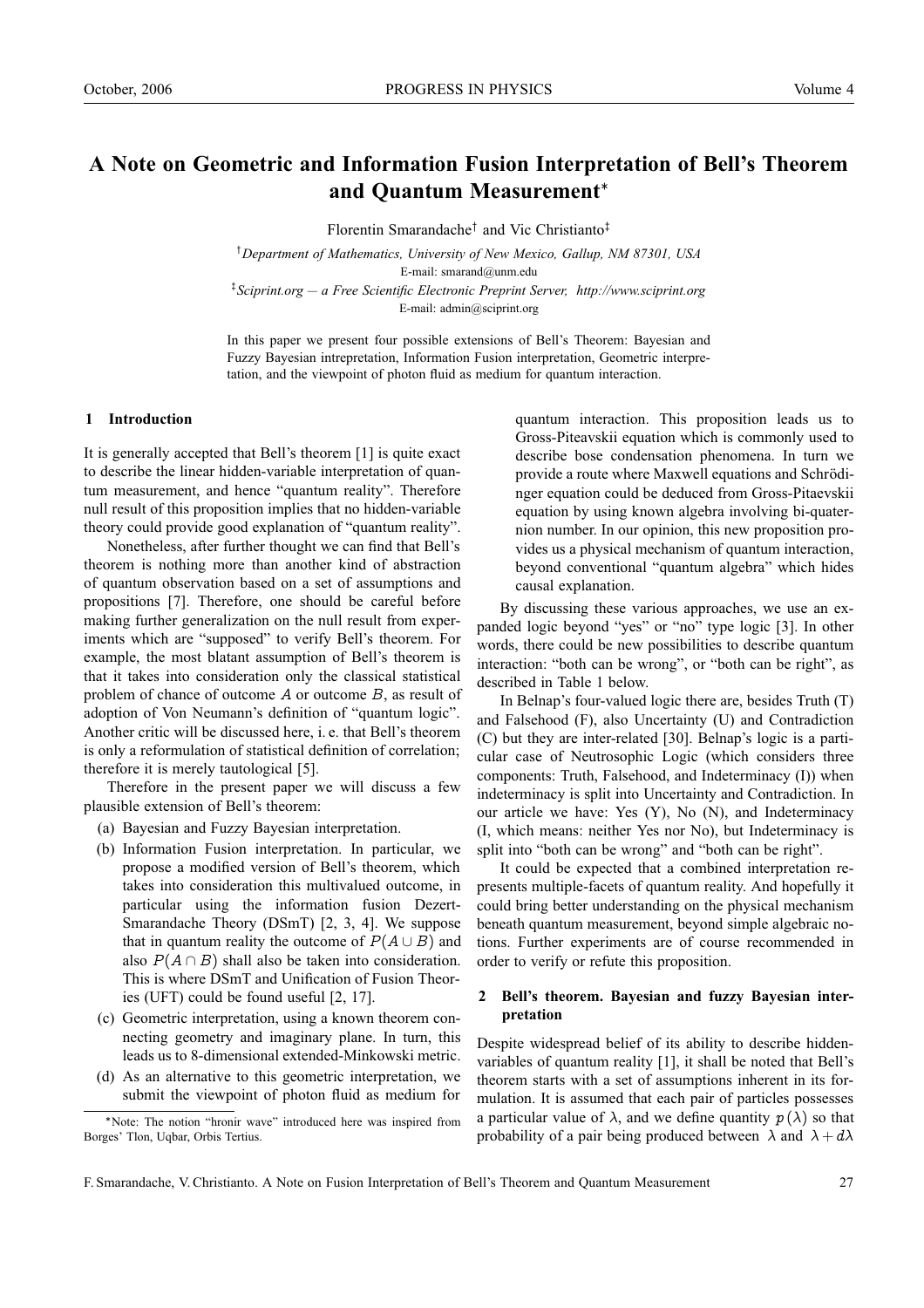| Alternative                         | Bell's theorem                                                                       | Implications                                                                                                     | Special relativity                                                              |
|-------------------------------------|--------------------------------------------------------------------------------------|------------------------------------------------------------------------------------------------------------------|---------------------------------------------------------------------------------|
| OM is nonlocal                      | Invalid                                                                              | Causality breaks down; Observer<br>determines the outcome                                                        | Is not always applicable                                                        |
| OM is local with hidden<br>variable | Valid                                                                                | Causality preserved; The moon<br>is there even without observer                                                  | No interaction can exceed the speed of<br>light                                 |
| Both can be right                   | Valid, but there is a way to<br>explain QM without violat-<br>ing Special Relativity | QM, special relativity and Max-<br>well electromagnetic theory can<br>be unified. New worldview shall<br>be used | Can be expanded using 8-dimensional<br>Minkowski metric with imaginary<br>plane |
| Both can be wrong                   | Invalid, and so Special Rel-<br>ativity is. We need a new<br>theory                  | New nonlocal QM theory is re-<br>quired, involving quantum po-<br>tential                                        | Is not always applicable                                                        |

is  $p(\lambda) d\lambda$ . It is also assumed that this is normalized so that:

$$
\int p(\lambda) d\lambda = 1.
$$
 (1)

Further analysis shows that the integral that measures the correlation between two spin components that are at an angle of  $(\delta - \phi)$  with each other, is therefore equal to  $C''(\delta - \phi)$ . We can therefore write:

$$
|C''(\phi) - C''(\delta)| - C''(\delta - \phi) \leq 1 \tag{2}
$$

which is known as Bell's theorem, and it was supposed to represent any local hidden-variable theorem. But it shall be noted that actually this theorem cannot be tested completely because it assumes that all particle pairs have been detected. In other words, we find that a hidden assumption behind Bell's theorem is that it uses classical probability assertion [12], which may or may be not applicable to describe Quantum Measurement.

It is wothnoting here that the standard interpretation of Bell's theorem includes the use of Bayesian posterior probability [13]:

$$
P(\alpha | x) = \frac{p(\alpha) p(x | \alpha)}{\sum_{\beta} p(\beta) p(x | \beta)}.
$$
 (3)

As we know Bayesian method is based on classical twovalued logic. In the meantime, it is known that the restriction of classical propositional calculus to a two-valued logic has created some interesting paradoxes. For example, the Barber of Seville has a rule that all and only those men who do not shave themselves are shaved by the barber. It turns out that the only way for this paradox to work is if the statement is both *true and false simultaneously* [14]. This brings us to *fuzzy Bayesian approach* [14] as an extension of (3):

$$
P(s_i | \underline{M}) = \frac{p(M | s_i) p(s_i)}{p(M)}, \qquad (4)
$$

where [14, p. 339]:

$$
p(\underline{M}|s_i) = \sum_{k=1}^r p(x_k|s_i) \mu_{\underline{M}}(x_k).
$$
 (5)

Table 1: Going beyond classical logic view of QM

Nonetheless, it should also be noted here that there is shortcoming of this Bayesian approach. As Kracklauer points out, Bell's theorem is nothing but a reformulation of statistical definition of correlation [5]:

$$
Corr(A, B) = \frac{\langle |AB|\rangle - \langle A\rangle\langle B\rangle}{\sqrt{\langle A^2\rangle\langle B^2\rangle}}.
$$
 (6)

When  $\langle A \rangle$  or  $\langle B \rangle$  equals to zero and  $\langle A^2 \rangle \langle B^2 \rangle = 1$  then equation (6) reduces to Bell's theorem. Therefore as such it could be considered as merely tautological [5].

#### **3 Information fusion interpretation of Bell's theorem. DSmT modification**

In the context of physical theory of information [8], Barrett has noted that "there ought to be a set theoretic language which applies directly to all quantum interactions". This is because the idea of a bit is itself straight out of *classical set theory*, the definitive and unambiguous assignment of an element of the set  $\{0, 1\}$ , and so the assignment of an information content of the photon itself is fraught with the same difficulties [8]. Similarly, the problem becomes more adverse because the fundamental basis of conventional statistal theories is the same classical set  $\{0, 1\}$ .

Not only that, there is also criticism over the use of Bayesian approach, i. e.: [13]

- (a) In real world, neither class probabilities nor class densities are precisely known;
- (b) This implies that one should adopt a parametric model for the class probabilities and class densities, and then use empirical data.
- (c) Therefore, in the context where multiple sensors can be used, information fusion approach could be a better alternative to Bayes approach.

In other words, we should find an extension to standard proposition in statistical theory [8, p. 388]:

28 F. Smarandache, V. Christianto. A Note on Fusion Interpretation of Bell's Theorem and Quantum Measurement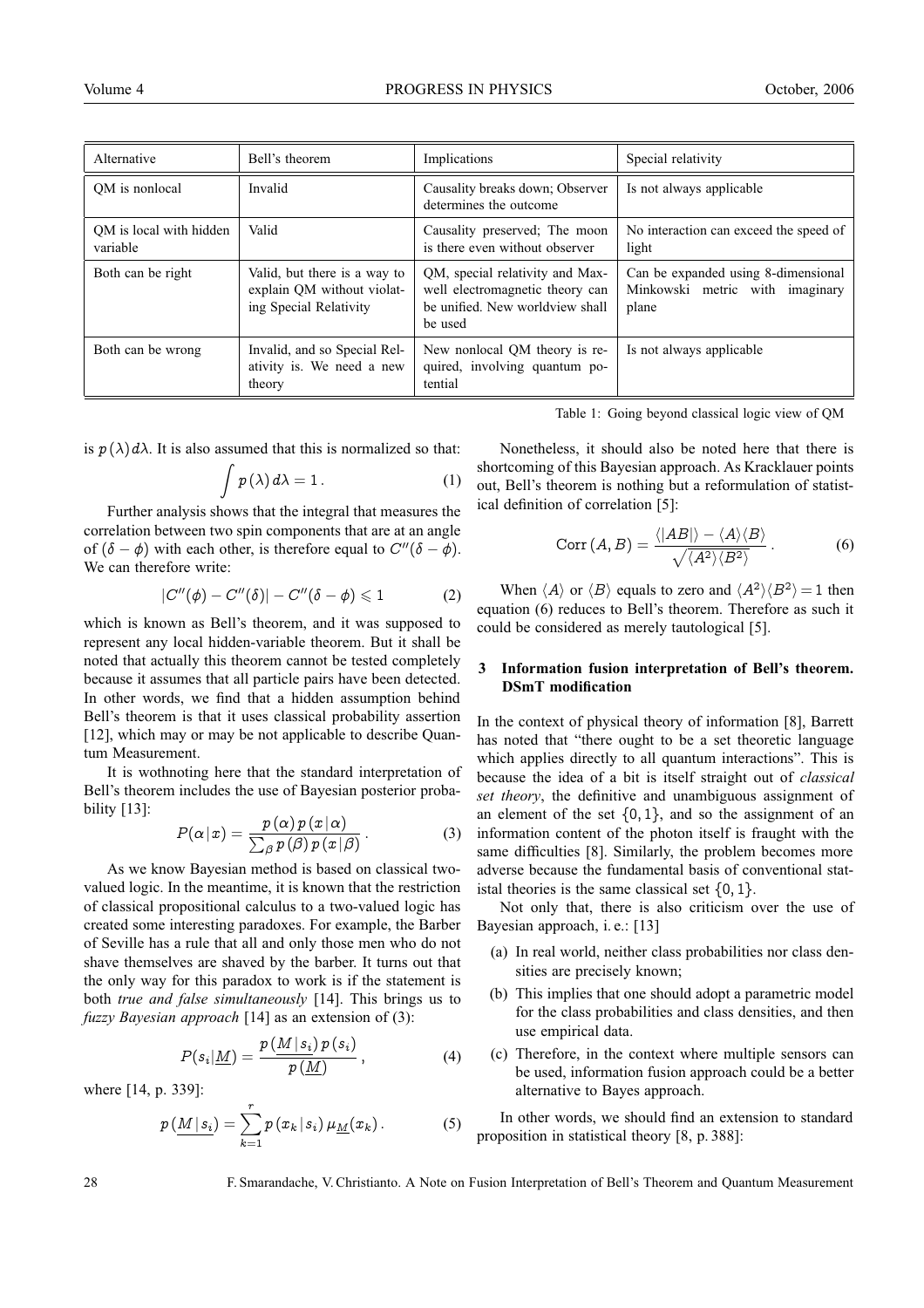$$
P(AB|C) = P(A|BC)P(B|C) \qquad (7)
$$

$$
= P(B|AC)P(A|C) \qquad (8)
$$

$$
P(A|B) + P(\bar{A}|B) = 1.
$$
 (9)

Such an extension is already known in the area of information fusion [2], known as Dempster-Shafer theory:

$$
m(A) + m(B) + m(A \cup B) = 1.
$$
 (10)

Interestingly, Chapline [13] noted that neither Bayesian theory nor Dempster-Shafer could offer insight on how to minimize overall energy usage in the network. In the meantime, Dezert-Smarandache (DSmT) [2] introduced further improvement of Dempster-Shafer theory by taking into consideration chance to observe intersection between A and B:

$$
m(A) + m(B) + m(A \cup B) + m(A \cap B) = 1. \tag{11}
$$

Therefore, introducing this extension from equation (11) into equation (2), one finds a modified version of Bell's theorem in the form:

$$
|C''(\phi) - C''(\delta)| -- C''(\delta - \phi) + C''(\delta \cup \phi) + C''(\delta \cap \phi) \leq 1,
$$
 (12)

which could be called as modified Bell's theorem according to Dezert-Smarandache (DSmT) theory [2]. Its direct implications suggest that it could be useful to include more sensors in order to capture various possibilities beyond simple {0, 1} result, which is typical in Bell's theorem.

Further generalization of DSmT theory (11) is known as Unification of Fusion Theories [15, 16, 17]:

$$
m(A) + m(B) + m(A \cup B) + m(A \cap B) ++ m(\bar{A}) + m(\bar{B}) + m(\bar{A} \cup \bar{B}) + m(\bar{A} \cap \bar{B}) = 1,
$$
 (13)

where  $\overline{A}$  is the complement of A and  $\overline{B}$  is the complement of  $B$  (if we consider the set theory).

(But if we consider the logical theory then  $\overline{A}$  is the negation of A and  $\bar{B}$  is the negation of B. The set theory and logical theory in this example are equivalent, hence doesn't matter which one we use from them.) In equation (13) above we have a complement/negation for A. We might define the  $\overline{A}$  as the entangle of particle A. Hence we could expect to further extend Bell's inequality considering UFT; nonetheless we leave this further generalization for the reader.

Of course, new experimental design is recommended in order to verify and to find various implications of this new proposition.

# **4 An alternative geometric interpretation of Bell-type measurement. Gross-Pitaevskii equation and the "hronir wave"**

Apart from the aforementioned Bayesian interpretation of Bell's theorem, we can consider the problem from purely geometric viewpoint. As we know, there is linkage between

geometry and algebra with imaginary plane [18]:

$$
x + iy = \rho e^{i\phi}.\tag{14}
$$

Therefore one could expect to come up with geometrical explanation of quantum interaction, provided we could generalize the metric using imaginary plane:

$$
X + iX' = \rho e^{i\phi}.
$$
 (15)

Interestingly, Amoroso and Rauscher [19] have proposed exactly the same idea, i. e. generalizing Minkowski metric to become 8-dimensional metric which can be represented as:

$$
Z^{\mu} = X_{re}^{\mu} + i X_{im}^{\mu} = \rho e^{i\phi}.
$$
 (16)

A characteristic result of this 8-dimensional metric is that "space separation" vanishes, and quantum-type interaction could happen in no time.

Another viewpoint could be introduced in this regard, i. e. that the wave nature of photon arises from "photon fluid" medium, which serves to enable photon-photon interaction. It has been argued that this photon-fluid medium could be described using Gross-Pitaevskii equation [20]. In turns, we could expect to "derive" Schrödinger wave equation from the Gross-Pitaevskii equation.

It will be shown, that we could derive Schrödinger wave equation from Gross-Pitaevskii equation. Interestingly, a new term similar to equation (14) arises here, which then we propose to call it "hronir wave". Therefore one could expect that this "hronir wave" plays the role of "invisible light" as postulated by Maxwell long-time ago.

Consider the well-known Gross-Pitaevskii equation in the context of superfluidity or superconductivity [21]:

$$
i\hbar \frac{\partial \Psi}{\partial t} = -\frac{\hbar^2}{2m} \Delta \Psi + \left(V(x) - \gamma |\Psi|^{p-1}\right) \Psi, \qquad (17)
$$

where  $p < 2N/(N-2)$  if  $N \ge 3$ . In physical problems, the equation for  $p = 3$  is known as Gross-Pitaevskii equation. This equation (17) has standing wave solution quite similar to Schrödinger equation, in the form:

$$
\Psi(x,t) = e^{-iEt/\hbar} \cdot u(x). \tag{18}
$$

Substituting equation (18) into equation (17) yields:

$$
-\frac{\hbar^2}{2m}\,\Delta u+\big(V(x)-E\big)\,u=|u|^{p-1}\,u\,,\qquad (19)
$$

which is nothing but time-independent linear form of Schrödinger equation, except for term  $|u|^{p-1}$  [21]. In case the right-hand side of this equation is negligible, equation (19) reduces to standard Schrödinger equation. Using Maclaurin series expansion, we get for (18):

$$
\Psi(x,t) = \left(1 - \frac{iEt}{\hbar} + \frac{\left(\frac{iEt}{\hbar}\right)^2}{2!} + \frac{\left(-\frac{iEt}{\hbar}\right)^3}{3!} + \dots\right) \cdot u(x) \quad (20)
$$

Therefore we can say that standing wave solution of Gross-Pitaevskii equation (18) is similar to standing wave

F. Smarandache, V. Christianto. A Note on Fusion Interpretation of Bell's Theorem and Quantum Measurement 29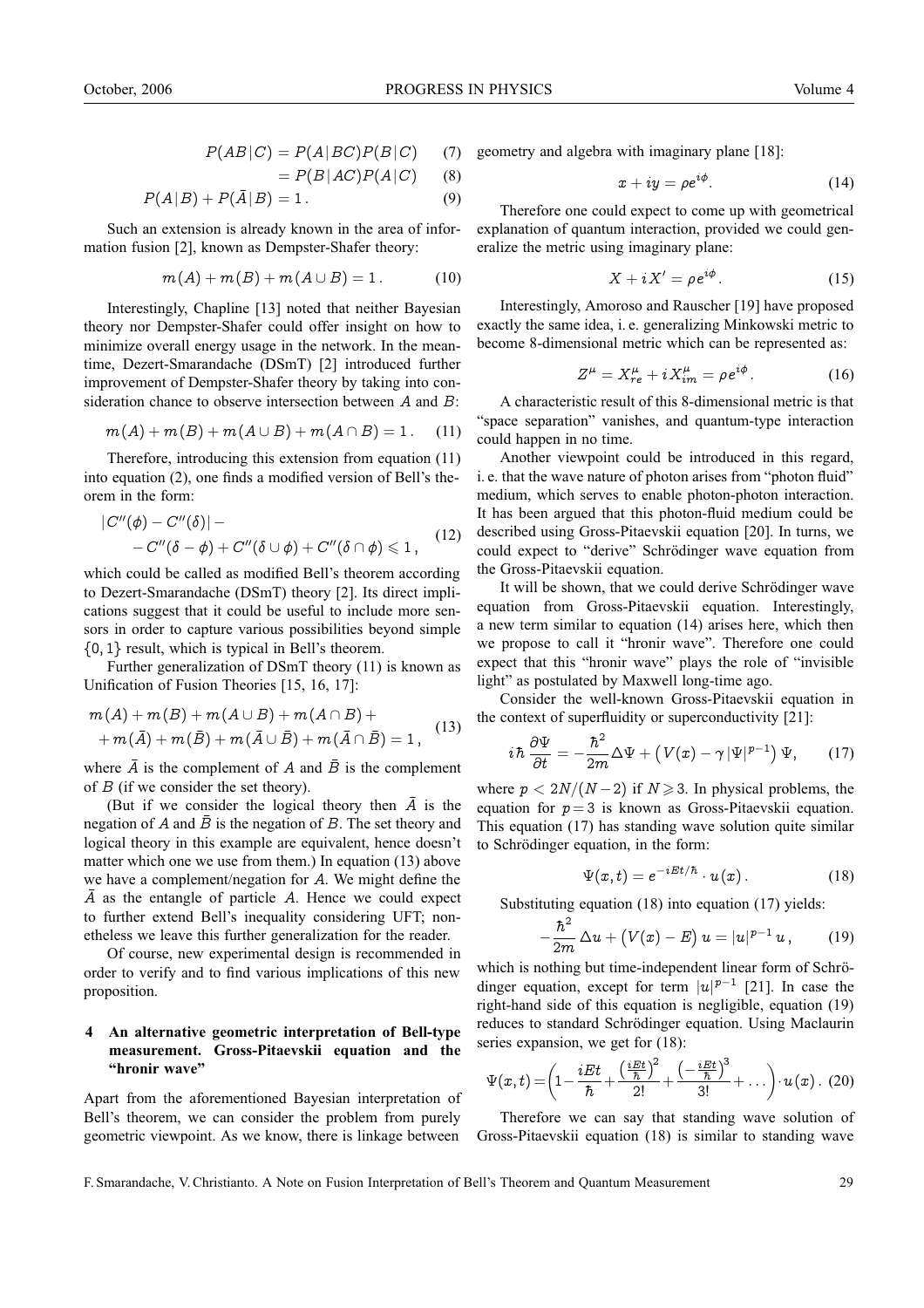solution of Schrödinger equation  $(u)$ , except for nonlinear term which comes from Maclaurin series expansion (20). By neglecting third and other higher order terms of equation (20), one gets an approximation:

$$
\Psi(x,t) = [1 - iEt/\hbar] \cdot u(x). \qquad (21)
$$

Note that this equation (21) is very near to hyperbolic form  $z = x + iy$  [18]. Therefore one could conclude that standing wave solution of Gross-Pitaevskii equation is merely an extension from ordinary solution of Schrödinger equation into Cauchy (imaginary) plane. In other words, there shall be "hronir wave" part of Schrödinger equation in order to describe Gross-Pitaevskii equation. We will use this result in the subsequent section, but first we consider how to derive bi-quaternion from Schrödinger equation.

It is known that solutions of Riccati equation are logarithmic derivatives of solutions of Schrödinger equation, and *vice versa* [22]:

$$
u'' + vu = 0. \tag{22}
$$

Bi-quaternion of differentiable function of  $x=(x_1,x_2,x_3)$ is defined as [22]:

$$
Dq = -\text{div}(q) + \text{grad}(q_0) + \text{rot}(q). \tag{23}
$$

By using alternative representation of Schrödinger equation [22]:

$$
\left[ -\Delta + u \right] f = 0, \qquad (24)
$$

where  $f$  is twice differentiable, and introducing quaternion equation:

$$
Dq + q^2 = -u \,. \tag{25}
$$

Then we could find  $q$ , where  $q$  is purely vectorial differentiable bi-quaternion valued function [22].

We note that solutions of (24) are related to (25) as follows [22]:

• For any nonvanishing solution  $f$  of (24), its logarithmic derivative:

$$
q = \frac{Df}{f},\tag{26}
$$

is a solution of equation (25), and *vice versa* [22].

Furthermore, we also note that for an arbitrary scalar twice differentiable function  $f$ , the following equality is permitted [22]:

$$
\left[-\Delta + u\right] f = \left[D + M^h\right] \left[D - M^h\right] f, \qquad (27)
$$

provided h is solution of equation (25).

Therefore we can summarize that given a particular solution of Schrödinger equation  $(24)$ , the general solution reduces to the first order equation [22, p. 9]:

$$
\left[D+M^h\right]F=0\,,\tag{28}
$$

$$
h = \frac{D\sqrt{\varepsilon}}{\varepsilon}.
$$
 (29)

Interestingly, equation (28) is equivalent to **Maxwell equations**. [22] Now we can generalize our result from the preceding section, in the form of the following conjecture:

**Conjecture 1** Given a particular solution of Schrödinger equation (24), then the approximate solution of Gross-Pitaevskii equation (17) reduces to the first order equation:

$$
\left[1-iEt/\hbar\right]\left[D+M^h\right]F=0.
$$
 (30)

Therefore we can conclude here that there is neat linkage between Schrödinger equation, Maxwell equation, Riccati equation via biquaternion expression [22, 23, 24]. And approximate solution of Gross-Pitaevskii equation is similar to solution of Schrödinger equation, except that it exhibits a new term called here "*the hronir wave*" (30).

Our proposition is that considering equation (30) has imaginary plane wave, therefore it could be expected to provided "physical mechanism" of quantum interaction, in the same sense of equation (14). Further experiments are of course recommended in order to verify or refute this

# **5 Some astrophysical implications of Gross-Pitaevskii description**

Interestingly, Moffat [25, p. 9] has also used Gross-Pitaevskii in his "phion condensate fluid" to describe CMB spectrum. Therefore we could expect that this equation will also yield interesting results in cosmological scale.

Furthermore, it is well-known that Gross-Pitaevskii equation could exhibit *topologically* non-trivial vortex solutions [26, 27], which can be expressed as quantized vortices:

$$
\oint p \bullet dr = N_v 2\pi \hbar. \tag{31}
$$

Therefore an implication of Gross-Pitaevskii equation [25] is that topologically quantized vortex could exhibit in astrophysical scale. In this context we submit the viewpoint that this proposition indeed has been observed in the form of Tifft's quantization [28, 29]. The following description supports this assertion of topological quantized vortices in astrophysical scale.

We start with standard definition of Hubble law [28]:

$$
z = \frac{\delta \lambda}{\lambda} = \frac{Hr}{c} \tag{32}
$$

$$
r = \frac{c}{H} z. \tag{33}
$$

Now we suppose that the major parts of redshift data could be explained via Doppler shift effect, therefore [28]:

$$
z = \frac{\delta \lambda}{\lambda} = \frac{v}{c} \,. \tag{34}
$$

In order to interpret Tifft's observation of quantized redshift corresponding to quantized velocity 36.6 km/sec and

where

30 F. Smarandache, V. Christianto. A Note on Fusion Interpretation of Bell's Theorem and Quantum Measurement

or